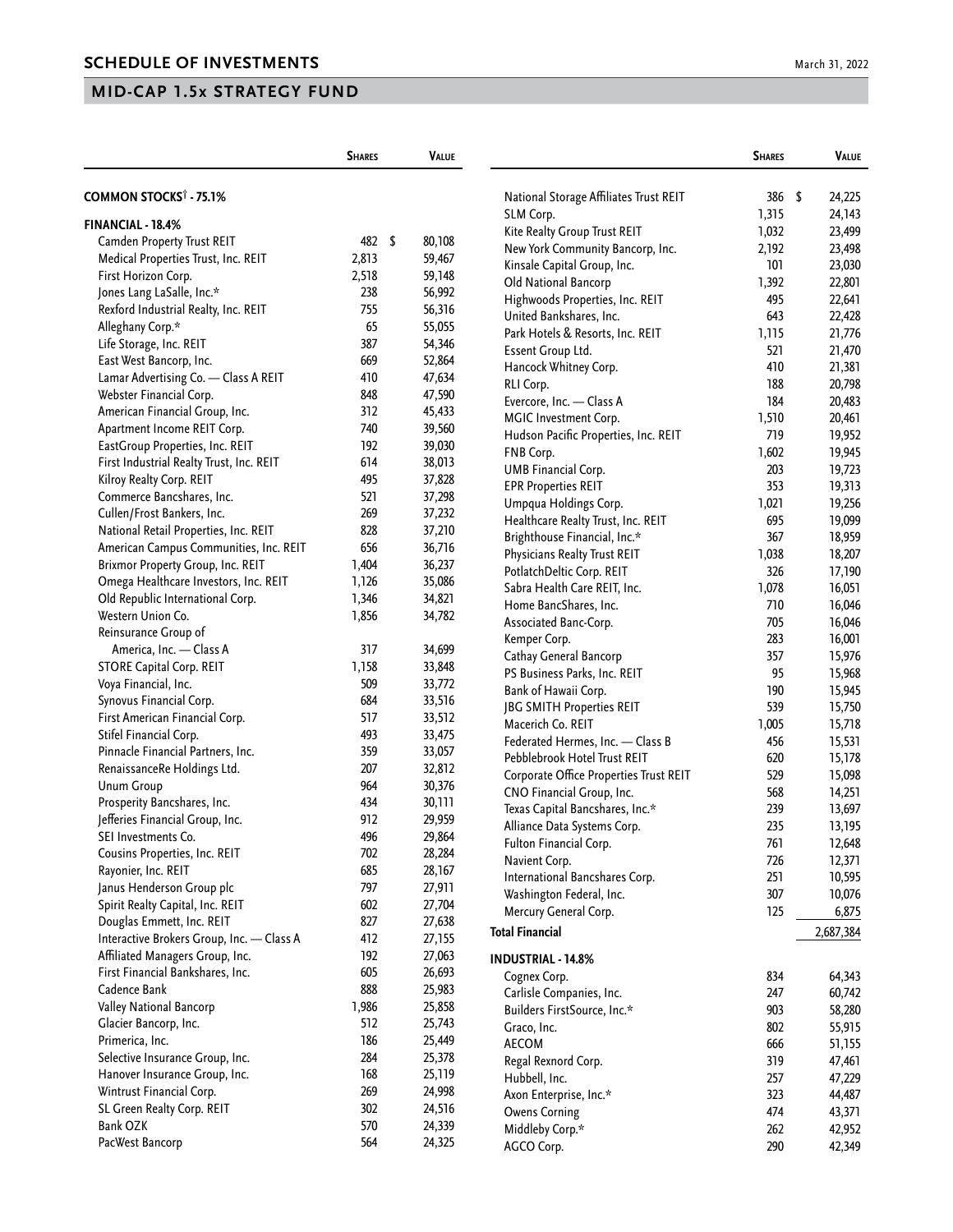|                                            | <b>SHARES</b> |     | <b>VALUE</b> |                                       | <b>SHARES</b> | <b>VALUE</b> |
|--------------------------------------------|---------------|-----|--------------|---------------------------------------|---------------|--------------|
| Toro Co.                                   | 495           | -\$ | 42,318       | Belden, Inc.                          | 212S          | 11,745       |
| Tetra Tech, Inc.                           | 255           |     | 42,060       | Terex Corp.                           | 329           | 11,732       |
| Jabil, Inc.                                | 676           |     | 41,729       | Werner Enterprises, Inc.              | 283           | 11,603       |
| Lennox International, Inc.                 | 159           |     | 41,000       | Kennametal, Inc.                      | 392           | 11,215       |
| Knight-Swift Transportation Holdings, Inc. | 782           |     | 39,460       | Energizer Holdings, Inc.              | 309           | 9,505        |
| Lincoln Electric Holdings, Inc.            | 278           |     | 38,311       | Greif, Inc. - Class A                 | 125           | 8,133        |
| Arrow Electronics, Inc.*                   | 322           |     | 38,199       | Worthington Industries, Inc.          | 154           | 7,917        |
| Woodward, Inc.                             | 298           |     | 37,223       | Vicor Corp.*                          | 101           | 7,126        |
| AptarGroup, Inc.                           | 310           |     | 36,425       |                                       |               |              |
| II-VI, Inc.*                               | 502           |     | 36,390       | <b>Total Industrial</b>               |               | 2,154,114    |
| Trex Company, Inc.*                        | 543           |     | 35,474       | <b>CONSUMER, NON-CYCLICAL - 12.0%</b> |               |              |
| Universal Display Corp.                    | 204           |     | 34,058       | Darling Ingredients, Inc.*            | 763           | 61,330       |
|                                            | 465           |     | 33,852       | Service Corporation International     | 778           | 51,208       |
| XPO Logistics, Inc.*                       | 117           |     |              | Avis Budget Group, Inc.*              | 189           | 49,764       |
| Coherent, Inc.*                            |               |     | 31,983       | Repligen Corp.*                       | 242           | 45,518       |
| Oshkosh Corp.                              | 315           |     | 31,705       | Jazz Pharmaceuticals plc*             | 290           | 45,144       |
| Acuity Brands, Inc.                        | 165           |     | 31,234       | Tenet Healthcare Corp.*               | 505           | 43,410       |
| ITT, Inc.                                  | 404           |     | 30,385       | Neurocrine Biosciences, Inc.*         | 447           | 41,906       |
| Saia, Inc.*                                | 124           |     | 30,233       |                                       | 489           |              |
| Donaldson Company, Inc.                    | 582           |     | 30,223       | Syneos Health, Inc.*                  |               | 39,584       |
| Sonoco Products Co.                        | 463           |     | 28,965       | Paylocity Holding Corp.*              | 188           | 38,685       |
| Littelfuse, Inc.                           | 116           |     | 28,932       | United Therapeutics Corp.*            | 212           | 38,035       |
| Chart Industries, Inc.* <sup>,1</sup>      | 168           |     | 28,857       | WEX, Inc.*                            | 212           | 37,831       |
| <b>EMCOR Group, Inc.</b>                   | 252           |     | 28,383       | Performance Food Group Co.*           | 730           | 37,164       |
| TopBuild Corp.*                            | 156           |     | 28,297       | Envista Holdings Corp.*               | 761           | 37,068       |
| Curtiss-Wright Corp.                       | 186           |     | 27,930       | Chemed Corp.                          | 73            | 36,978       |
| nVent Electric plc                         | 793           |     | 27,580       | Penumbra, Inc.*                       | 166           | 36,873       |
| Landstar System, Inc.                      | 178           |     | 26,848       | Masimo Corp.*                         | 240           | 34,929       |
| Clean Harbors, Inc.*                       | 236           |     | 26,347       | Tandem Diabetes Care, Inc.*           | 300           | 34,887       |
| Louisiana-Pacific Corp.                    | 415           |     | 25,780       | Exelixis, Inc.*                       | 1,492         | 33,824       |
| Stericycle, Inc.*                          | 434           |     | 25,571       | Encompass Health Corp.                | 469           | 33,351       |
| MDU Resources Group, Inc.                  | 959           |     | 25,557       | GXO Logistics, Inc.*                  | 465           | 33,173       |
| Colfax Corp.*                              | 641           |     | 25,505       | Euronet Worldwide, Inc.*              | 249           | 32,407       |
| Crane Co.                                  | 235           |     | 25,446       | Bruker Corp.                          | 479           | 30,800       |
| National Instruments Corp.                 | 622           |     | 25,247       | ASGN, Inc.*                           | 246           | 28,711       |
| MasTec, Inc.*                              | 278           |     | 24,214       | Acadia Healthcare Company, Inc.*      | 425           | 27,850       |
| Eagle Materials, Inc.                      | 186           |     | 23,875       | Globus Medical, Inc. - Class A*       | 373           | 27,520       |
| Valmont Industries, Inc.                   | 100           |     | 23,860       | Ingredion, Inc.                       | 314           | 27,365       |
| Hexcel Corp.                               | 395           |     | 23,491       | HealthEquity, Inc.*                   | 394           | 26,571       |
| MSA Safety, Inc.                           | 172           |     | 22,825       | Amedisys, Inc.*                       | 154           | 26,533       |
| Simpson Manufacturing Company, Inc.        | 205           |     | 22,353       | Halozyme Therapeutics, Inc.*          | 664           | 26,480       |
| Flowserve Corp.                            | 614           |     | 22,043       | FTI Consulting, Inc.*                 | 162           | 25,470       |
| GATX Corp.                                 |               |     |              | LHC Group, Inc.*                      | 149           | 25,121       |
|                                            | 168           |     | 20,719       | Perrigo Company plc                   | 631           | 24,250       |
| Kirby Corp.*                               | 283           |     | 20,430       | Flowers Foods, Inc.                   | 937           | 24,090       |
| Vontier Corp.                              | 797           |     | 20,236       | ManpowerGroup, Inc.                   | 256           | 24,043       |
| TD SYNNEX Corp.                            | 195           |     | 20,126       | Arrowhead Pharmaceuticals, Inc.*      | 497           | 22,857       |
| Ryder System, Inc.                         | 253           |     | 20,070       |                                       |               |              |
| Timken Co.                                 | 325           |     | 19,727       | Helen of Troy Ltd.*                   | 114           | 22,326       |
| Fluor Corp.*                               | 667           |     | 19,136       | Medpace Holdings, Inc.*               | 136           | 22,248       |
| Avnet, Inc.                                | 466           |     | 18,915       | Integra LifeSciences Holdings Corp.*  | 343           | 22,041       |
| Silgan Holdings, Inc.                      | 396           |     | 18,307       | ICU Medical, Inc.*                    | 95            | 21,151       |
| Watts Water Technologies, Inc. - Class A   | 130           |     | 18,147       | LivaNova plc*                         | 251           | 20,539       |
| Mercury Systems, Inc.*                     | 268           |     | 17,272       | H&R Block, Inc.                       | 776           | 20,207       |
| <b>EnerSys</b>                             | 195           |     | 14,541       | Quidel Corp.*                         | 179           | 20,130       |
| Dycom Industries, Inc.*                    | 142           |     | 13,527       | Sanderson Farms, Inc.                 | 100           | 18,749       |
| Trinity Industries, Inc.                   | 386           |     | 13,263       | Option Care Health, Inc.*             | 653           | 18,650       |
| Vishay Intertechnology, Inc.               | 626           |     | 12,270       | Post Holdings, Inc.*                  | 269           | 18,631       |
|                                            |               |     |              | Grand Canyon Education, Inc.*         | 187           | 18,159       |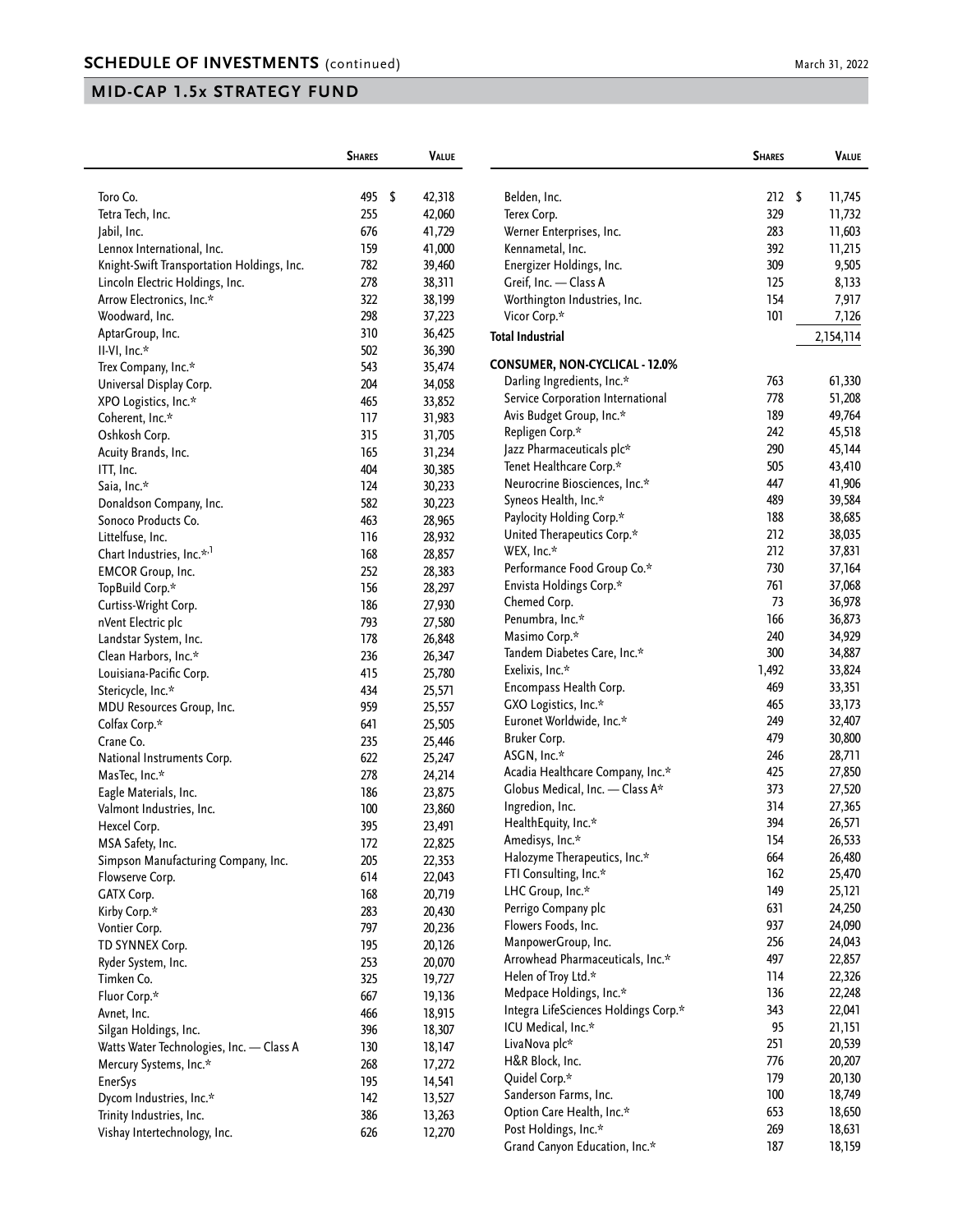|                                                    | <b>SHARES</b> | <b>VALUE</b>     |                                                        | <b>SHARES</b> | <b>VALUE</b>     |
|----------------------------------------------------|---------------|------------------|--------------------------------------------------------|---------------|------------------|
| STAAR Surgical Co.*                                | 224S          | 17,900           | Travel + Leisure Co.                                   | 407           | \$<br>23,581     |
| Sabre Corp.*                                       | 1,525         | 17,431           | Scotts Miracle-Gro Co. - Class A                       | 191           | 23,485           |
| Boston Beer Company, Inc. - Class A*               | 44            | 17,093           | JetBlue Airways Corp.*                                 | 1,499         | 22,410           |
| Insperity, Inc.                                    | 169           | 16,971           | Choice Hotels International, Inc.                      | 155           | 21,973           |
| Sprouts Farmers Market, Inc.*                      | 529           | 16,918           | Leggett & Platt, Inc.                                  | 629           | 21,889           |
| Progyny, Inc.*                                     | 329           | 16,911           | Murphy USA, Inc.                                       | 108           | 21,596           |
| R1 RCM, Inc.*                                      | 629           | 16,832           | Crocs, Inc.*                                           | 278           | 21,239           |
| Brink's Co.                                        | 232           | 15,776           | Avient Corp.                                           | 431           | 20,688           |
| Neogen Corp.*                                      | 508           | 15,667           | Thor Industries, Inc.                                  | 262           | 20,619           |
| Haemonetics Corp.*                                 | 241           | 15,236           | Fox Factory Holding Corp.*                             | 198           | 19,394           |
| Hain Celestial Group, Inc.*                        | 431           | 14,827           | Goodyear Tire & Rubber Co.*                            | 1,324         | 18,920           |
| Coty, Inc. - Class A*                              | 1,621         | 14,573           | <b>MSC Industrial Direct</b>                           |               |                  |
| Lancaster Colony Corp.                             | 93            | 13,871           | Company, Inc. - Class A                                | 222           | 18,917           |
| NuVasive, Inc.*                                    | 244           | 13,835           | AutoNation, Inc.*                                      | 188           | 18,721           |
| Grocery Outlet Holding Corp.*                      | 412           | 13,505           | Carter's, Inc.                                         | 200           | 18,398           |
| Patterson Companies, Inc.                          | 410           | 13,272           | Wendy's Co.                                            | 832           | 18,279           |
| BellRing Brands, Inc.*                             | 527           | 12,163           | Adient plc*                                            | 447           | 18,224           |
| LiveRamp Holdings, Inc.*                           | 322           | 12,040           | Victoria's Secret & Co.*                               | 342           | 17,565           |
| Graham Holdings Co. - Class B                      | 19            | 11,618           | Wingstop, Inc.                                         | 141           | 16,546           |
| John Wiley & Sons, Inc. - Class A                  | 205           | 10,871           | Papa John's International, Inc.                        | 153           | 16,108           |
| PROG Holdings, Inc.*                               | 268           | 7,710            | Six Flags Entertainment Corp.*                         | 365           | 15,877           |
| Pilgrim's Pride Corp.*                             | 230           | 5,773            | Taylor Morrison Home Corp. - Class A*                  | 579           | 15,760           |
|                                                    |               |                  | Columbia Sportswear Co.                                | 163           | 14,757           |
| <b>Total Consumer, Non-cyclical</b>                |               | 1,744,354        | Visteon Corp.*                                         | 132           |                  |
| <b>CONSUMER, CYCLICAL - 11.5%</b>                  |               |                  |                                                        | 526           | 14,405           |
| Williams-Sonoma, Inc.                              | 344           | 49,880           | Nordstrom, Inc.                                        |               | 14,260           |
| GameStop Corp. - Class A*                          | 292           | 48,641           | Gap, Inc.                                              | 1,004<br>190  | 14,136           |
| Watsco, Inc.                                       | 156           | 47,524           | FirstCash Holdings, Inc.                               |               | 13,365           |
| BJ's Wholesale Club Holdings, Inc.*                | 641           | 43,338           | Cracker Barrel Old Country Store, Inc.                 | 111           | 13,179           |
| Lithia Motors, Inc. - Class A                      | 143           | 42,917           | <b>KB Home</b>                                         | 404           | 13,082           |
| Five Below, Inc.*                                  | 264           | 41,810           | Callaway Golf Co.*                                     | 553           | 12,951           |
| Lear Corp.                                         | 281           | 40,068           | MillerKnoll, Inc.                                      | 357           | 12,338           |
| Kohl's Corp.                                       | 656           | 39,662           | Foot Locker, Inc.                                      | 412           | 12,220           |
| Wyndham Hotels & Resorts, Inc.                     | 439           | 37,179           | American Eagle Outfitters, Inc. <sup>1</sup>           | 724           | 12,163           |
| Mattel, Inc.*                                      | 1,652         | 36,691           | Dana, Inc.                                             | 680           | 11,948           |
| Churchill Downs, Inc.                              | 163           | 36,150           | Ollie's Bargain Outlet Holdings, Inc.*                 | 277           | 11,900           |
| Capri Holdings Ltd.*                               | 696           | 35,768           | Nu Skin Enterprises, Inc. - Class A                    | 235           | 11,252           |
| Deckers Outdoor Corp.*                             | 129           | 35,316           | Tri Pointe Homes, Inc.*                                | 524           | 10,522           |
| Casey's General Stores, Inc.                       | 175           | 34,680           | Urban Outfitters, Inc.*                                | 310           | 7,784            |
|                                                    | 1,411         | 34,372           | <b>Total Consumer, Cyclical</b>                        |               | 1,677,326        |
| Macy's, Inc.                                       | 1,115         | 32,524           |                                                        |               |                  |
| Gentex Corp.<br>Marriott Vacations Worldwide Corp. | 201           | 31,698           | TECHNOLOGY - 6.7%<br>Wolfspeed, Inc.*                  | 582           | 66,266           |
|                                                    | 297           |                  | Fair Isaac Corp.*                                      | 124           |                  |
| Dick's Sporting Goods, Inc.<br>Brunswick Corp.     | 364           | 29,706<br>29,444 |                                                        | 314           | 57,841<br>51,926 |
| Harley-Davidson, Inc.                              | 726           | 28,604           | Aspen Technology, Inc.*<br>Manhattan Associates, Inc.* | 298           | 41,336           |
|                                                    |               |                  | Lattice Semiconductor Corp.*                           |               |                  |
| Polaris, Inc.                                      | 269           | 28,331           |                                                        | 646           | 39,374           |
| Texas Roadhouse, Inc. - Class A                    | 329           | 27,547           | MKS Instruments, Inc.                                  | 262           | 39,300           |
| RH*                                                | 83            | 27,065           | Synaptics, Inc.*                                       | 186           | 37,107           |
| Scientific Games Corp. - Class A*                  | 456           | 26,790           | KBR, Inc.                                              | 661           | 36,176           |
| Univar Solutions, Inc.*                            | 807           | 25,937           | Genpact Ltd.                                           | 804           | 34,982           |
| Skechers USA, Inc. - Class A*                      | 636           | 25,923           | Concentrix Corp.                                       | 202           | 33,645           |
| Boyd Gaming Corp.                                  | 387           | 25,457           | Lumentum Holdings, Inc.*                               | 341           | 33,282           |
| Tempur Sealy International, Inc.                   | 907           | 25,324           | CACI International, Inc. - Class A*                    | 110           | 33,139           |
| Toll Brothers, Inc.                                | 530           | 24,921           | Azenta, Inc.                                           | 353           | 29,257           |
| YETI Holdings, Inc.*                               | 413           | 24,772           | Silicon Laboratories, Inc.*                            | 181           | 27,186           |
| Hanesbrands, Inc.                                  | 1,646         | 24,509           | CDK Global, Inc.                                       | 551           | 26,823           |
| IAA, Inc.*                                         | 636           | 24,327           | Power Integrations, Inc.                               | 279           | 25,858           |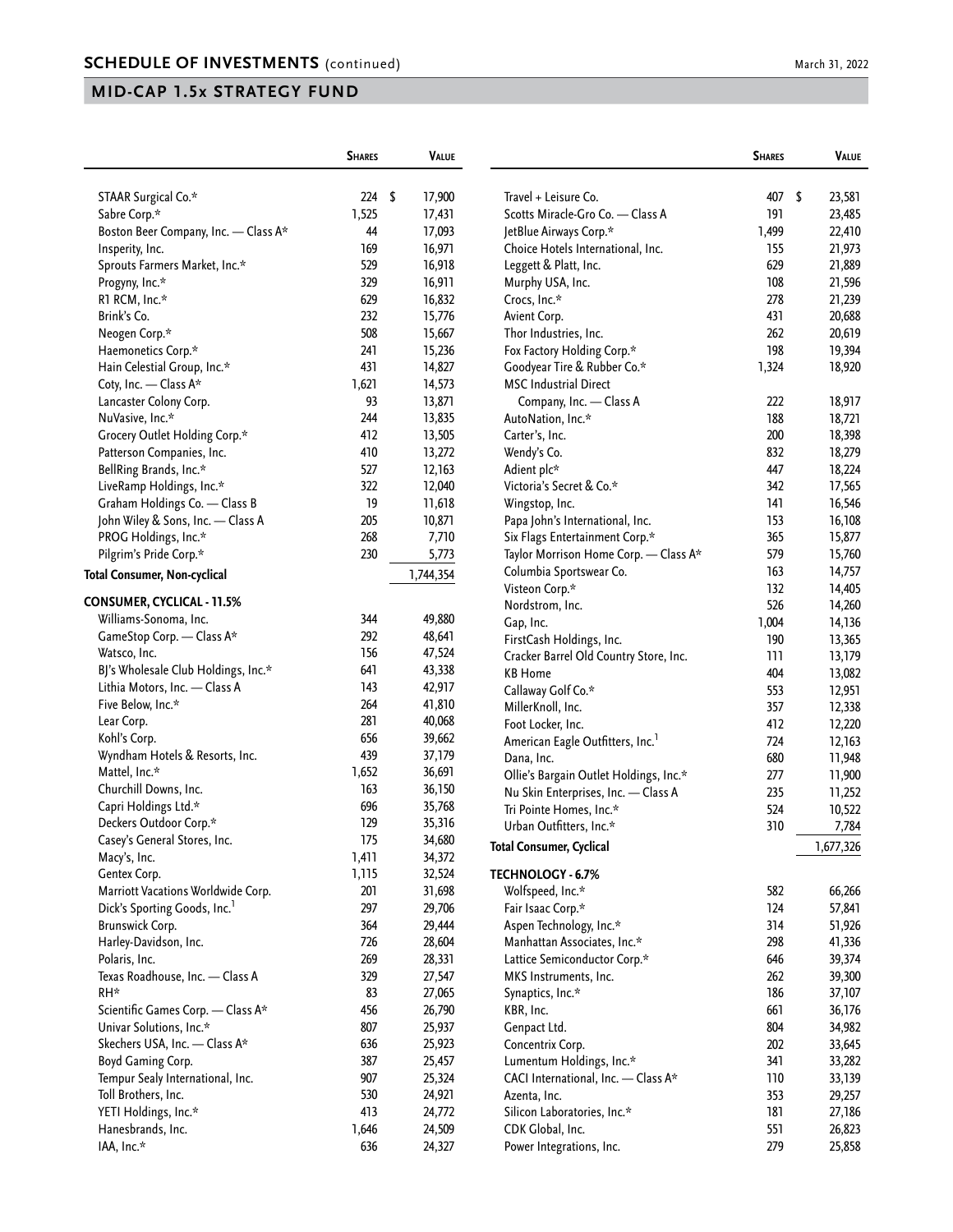| Teradata Corp.*<br>512<br>\$<br>25,236<br>CMC Materials, Inc.<br>135<br>25,029<br>NCR Corp.*<br>622<br>24,998<br>Science Applications International Corp.<br>269<br>24,794<br>Cirrus Logic, Inc.*<br>270<br>22,893<br>Sailpoint Technologies Holdings, Inc.*<br>440<br>22,519<br>Qualys, Inc.*<br>158<br>22,501<br>Ziff Davis, Inc.*<br>227<br>21,969<br>Maximus, Inc.<br>292<br>21,885<br>304<br>Semtech Corp.*<br>21,079<br>Envestnet, Inc.*<br>258<br>19,206<br>Digital Turbine, Inc.*<br>416<br>18,225<br>SiTime Corp.*<br>71<br>17,595<br>ACI Worldwide, Inc.*<br>554<br>17,445<br>CommVault Systems, Inc.*<br>210<br>13,933<br>Blackbaud, Inc.*<br>211<br>12,633<br>Xerox Holdings Corp.<br>579<br>11,679<br>Kyndryl Holdings, Inc.*<br>845<br>11,086<br>Amkor Technology, Inc.<br>473<br>10,274<br><b>Total Technology</b><br>978,477<br><b>BASIC MATERIALS - 4.3%</b><br>Alcoa Corp.<br>868<br>78,146<br>Steel Dynamics, Inc.<br>889<br>74,169<br>Cleveland-Cliffs, Inc.*<br>2,254<br>72,602<br>Reliance Steel & Aluminum Co.<br>295<br>54,088<br>RPM International, Inc.<br>612<br>49,841<br>United States Steel Corp.<br>46,458<br>1,231<br>Royal Gold, Inc.<br>309<br>43,656<br>Olin Corp.<br>665<br>34,766<br>Valvoline, Inc.<br>846<br>26,700<br>Ashland Global Holdings, Inc.<br>250<br>24,602<br>Commercial Metals Co.<br>573<br>23,848<br>Chemours Co.<br>754<br>23,736<br>18,265<br>Cabot Corp.<br>267<br>Sensient Technologies Corp.<br>198<br>16,622<br>Ingevity Corp.*<br>185<br>11,853 |                 | <b>SHARES</b> | VALUE  |
|-------------------------------------------------------------------------------------------------------------------------------------------------------------------------------------------------------------------------------------------------------------------------------------------------------------------------------------------------------------------------------------------------------------------------------------------------------------------------------------------------------------------------------------------------------------------------------------------------------------------------------------------------------------------------------------------------------------------------------------------------------------------------------------------------------------------------------------------------------------------------------------------------------------------------------------------------------------------------------------------------------------------------------------------------------------------------------------------------------------------------------------------------------------------------------------------------------------------------------------------------------------------------------------------------------------------------------------------------------------------------------------------------------------------------------------------------------------------------------------------------------------|-----------------|---------------|--------|
|                                                                                                                                                                                                                                                                                                                                                                                                                                                                                                                                                                                                                                                                                                                                                                                                                                                                                                                                                                                                                                                                                                                                                                                                                                                                                                                                                                                                                                                                                                             |                 |               |        |
|                                                                                                                                                                                                                                                                                                                                                                                                                                                                                                                                                                                                                                                                                                                                                                                                                                                                                                                                                                                                                                                                                                                                                                                                                                                                                                                                                                                                                                                                                                             |                 |               |        |
|                                                                                                                                                                                                                                                                                                                                                                                                                                                                                                                                                                                                                                                                                                                                                                                                                                                                                                                                                                                                                                                                                                                                                                                                                                                                                                                                                                                                                                                                                                             |                 |               |        |
|                                                                                                                                                                                                                                                                                                                                                                                                                                                                                                                                                                                                                                                                                                                                                                                                                                                                                                                                                                                                                                                                                                                                                                                                                                                                                                                                                                                                                                                                                                             |                 |               |        |
|                                                                                                                                                                                                                                                                                                                                                                                                                                                                                                                                                                                                                                                                                                                                                                                                                                                                                                                                                                                                                                                                                                                                                                                                                                                                                                                                                                                                                                                                                                             |                 |               |        |
|                                                                                                                                                                                                                                                                                                                                                                                                                                                                                                                                                                                                                                                                                                                                                                                                                                                                                                                                                                                                                                                                                                                                                                                                                                                                                                                                                                                                                                                                                                             |                 |               |        |
|                                                                                                                                                                                                                                                                                                                                                                                                                                                                                                                                                                                                                                                                                                                                                                                                                                                                                                                                                                                                                                                                                                                                                                                                                                                                                                                                                                                                                                                                                                             |                 |               |        |
|                                                                                                                                                                                                                                                                                                                                                                                                                                                                                                                                                                                                                                                                                                                                                                                                                                                                                                                                                                                                                                                                                                                                                                                                                                                                                                                                                                                                                                                                                                             |                 |               |        |
|                                                                                                                                                                                                                                                                                                                                                                                                                                                                                                                                                                                                                                                                                                                                                                                                                                                                                                                                                                                                                                                                                                                                                                                                                                                                                                                                                                                                                                                                                                             |                 |               |        |
|                                                                                                                                                                                                                                                                                                                                                                                                                                                                                                                                                                                                                                                                                                                                                                                                                                                                                                                                                                                                                                                                                                                                                                                                                                                                                                                                                                                                                                                                                                             |                 |               |        |
|                                                                                                                                                                                                                                                                                                                                                                                                                                                                                                                                                                                                                                                                                                                                                                                                                                                                                                                                                                                                                                                                                                                                                                                                                                                                                                                                                                                                                                                                                                             |                 |               |        |
|                                                                                                                                                                                                                                                                                                                                                                                                                                                                                                                                                                                                                                                                                                                                                                                                                                                                                                                                                                                                                                                                                                                                                                                                                                                                                                                                                                                                                                                                                                             |                 |               |        |
|                                                                                                                                                                                                                                                                                                                                                                                                                                                                                                                                                                                                                                                                                                                                                                                                                                                                                                                                                                                                                                                                                                                                                                                                                                                                                                                                                                                                                                                                                                             |                 |               |        |
|                                                                                                                                                                                                                                                                                                                                                                                                                                                                                                                                                                                                                                                                                                                                                                                                                                                                                                                                                                                                                                                                                                                                                                                                                                                                                                                                                                                                                                                                                                             |                 |               |        |
|                                                                                                                                                                                                                                                                                                                                                                                                                                                                                                                                                                                                                                                                                                                                                                                                                                                                                                                                                                                                                                                                                                                                                                                                                                                                                                                                                                                                                                                                                                             |                 |               |        |
|                                                                                                                                                                                                                                                                                                                                                                                                                                                                                                                                                                                                                                                                                                                                                                                                                                                                                                                                                                                                                                                                                                                                                                                                                                                                                                                                                                                                                                                                                                             |                 |               |        |
|                                                                                                                                                                                                                                                                                                                                                                                                                                                                                                                                                                                                                                                                                                                                                                                                                                                                                                                                                                                                                                                                                                                                                                                                                                                                                                                                                                                                                                                                                                             |                 |               |        |
|                                                                                                                                                                                                                                                                                                                                                                                                                                                                                                                                                                                                                                                                                                                                                                                                                                                                                                                                                                                                                                                                                                                                                                                                                                                                                                                                                                                                                                                                                                             |                 |               |        |
|                                                                                                                                                                                                                                                                                                                                                                                                                                                                                                                                                                                                                                                                                                                                                                                                                                                                                                                                                                                                                                                                                                                                                                                                                                                                                                                                                                                                                                                                                                             |                 |               |        |
|                                                                                                                                                                                                                                                                                                                                                                                                                                                                                                                                                                                                                                                                                                                                                                                                                                                                                                                                                                                                                                                                                                                                                                                                                                                                                                                                                                                                                                                                                                             |                 |               |        |
|                                                                                                                                                                                                                                                                                                                                                                                                                                                                                                                                                                                                                                                                                                                                                                                                                                                                                                                                                                                                                                                                                                                                                                                                                                                                                                                                                                                                                                                                                                             |                 |               |        |
|                                                                                                                                                                                                                                                                                                                                                                                                                                                                                                                                                                                                                                                                                                                                                                                                                                                                                                                                                                                                                                                                                                                                                                                                                                                                                                                                                                                                                                                                                                             |                 |               |        |
|                                                                                                                                                                                                                                                                                                                                                                                                                                                                                                                                                                                                                                                                                                                                                                                                                                                                                                                                                                                                                                                                                                                                                                                                                                                                                                                                                                                                                                                                                                             |                 |               |        |
|                                                                                                                                                                                                                                                                                                                                                                                                                                                                                                                                                                                                                                                                                                                                                                                                                                                                                                                                                                                                                                                                                                                                                                                                                                                                                                                                                                                                                                                                                                             |                 |               |        |
|                                                                                                                                                                                                                                                                                                                                                                                                                                                                                                                                                                                                                                                                                                                                                                                                                                                                                                                                                                                                                                                                                                                                                                                                                                                                                                                                                                                                                                                                                                             |                 |               |        |
|                                                                                                                                                                                                                                                                                                                                                                                                                                                                                                                                                                                                                                                                                                                                                                                                                                                                                                                                                                                                                                                                                                                                                                                                                                                                                                                                                                                                                                                                                                             |                 |               |        |
|                                                                                                                                                                                                                                                                                                                                                                                                                                                                                                                                                                                                                                                                                                                                                                                                                                                                                                                                                                                                                                                                                                                                                                                                                                                                                                                                                                                                                                                                                                             |                 |               |        |
|                                                                                                                                                                                                                                                                                                                                                                                                                                                                                                                                                                                                                                                                                                                                                                                                                                                                                                                                                                                                                                                                                                                                                                                                                                                                                                                                                                                                                                                                                                             |                 |               |        |
|                                                                                                                                                                                                                                                                                                                                                                                                                                                                                                                                                                                                                                                                                                                                                                                                                                                                                                                                                                                                                                                                                                                                                                                                                                                                                                                                                                                                                                                                                                             |                 |               |        |
|                                                                                                                                                                                                                                                                                                                                                                                                                                                                                                                                                                                                                                                                                                                                                                                                                                                                                                                                                                                                                                                                                                                                                                                                                                                                                                                                                                                                                                                                                                             |                 |               |        |
|                                                                                                                                                                                                                                                                                                                                                                                                                                                                                                                                                                                                                                                                                                                                                                                                                                                                                                                                                                                                                                                                                                                                                                                                                                                                                                                                                                                                                                                                                                             |                 |               |        |
|                                                                                                                                                                                                                                                                                                                                                                                                                                                                                                                                                                                                                                                                                                                                                                                                                                                                                                                                                                                                                                                                                                                                                                                                                                                                                                                                                                                                                                                                                                             |                 |               |        |
|                                                                                                                                                                                                                                                                                                                                                                                                                                                                                                                                                                                                                                                                                                                                                                                                                                                                                                                                                                                                                                                                                                                                                                                                                                                                                                                                                                                                                                                                                                             |                 |               |        |
|                                                                                                                                                                                                                                                                                                                                                                                                                                                                                                                                                                                                                                                                                                                                                                                                                                                                                                                                                                                                                                                                                                                                                                                                                                                                                                                                                                                                                                                                                                             |                 |               |        |
|                                                                                                                                                                                                                                                                                                                                                                                                                                                                                                                                                                                                                                                                                                                                                                                                                                                                                                                                                                                                                                                                                                                                                                                                                                                                                                                                                                                                                                                                                                             |                 |               |        |
|                                                                                                                                                                                                                                                                                                                                                                                                                                                                                                                                                                                                                                                                                                                                                                                                                                                                                                                                                                                                                                                                                                                                                                                                                                                                                                                                                                                                                                                                                                             |                 |               |        |
|                                                                                                                                                                                                                                                                                                                                                                                                                                                                                                                                                                                                                                                                                                                                                                                                                                                                                                                                                                                                                                                                                                                                                                                                                                                                                                                                                                                                                                                                                                             |                 |               |        |
|                                                                                                                                                                                                                                                                                                                                                                                                                                                                                                                                                                                                                                                                                                                                                                                                                                                                                                                                                                                                                                                                                                                                                                                                                                                                                                                                                                                                                                                                                                             | NewMarket Corp. | 33            | 10,705 |
| Minerals Technologies, Inc.<br>157<br>10,386                                                                                                                                                                                                                                                                                                                                                                                                                                                                                                                                                                                                                                                                                                                                                                                                                                                                                                                                                                                                                                                                                                                                                                                                                                                                                                                                                                                                                                                                |                 |               |        |
| <b>Total Basic Materials</b><br>620,443                                                                                                                                                                                                                                                                                                                                                                                                                                                                                                                                                                                                                                                                                                                                                                                                                                                                                                                                                                                                                                                                                                                                                                                                                                                                                                                                                                                                                                                                     |                 |               |        |
| <b>ENERGY - 3.2%</b>                                                                                                                                                                                                                                                                                                                                                                                                                                                                                                                                                                                                                                                                                                                                                                                                                                                                                                                                                                                                                                                                                                                                                                                                                                                                                                                                                                                                                                                                                        |                 |               |        |
| Targa Resources Corp.<br>1,080<br>81,508                                                                                                                                                                                                                                                                                                                                                                                                                                                                                                                                                                                                                                                                                                                                                                                                                                                                                                                                                                                                                                                                                                                                                                                                                                                                                                                                                                                                                                                                    |                 |               |        |
| Equities Corp.<br>1,418<br>48,793                                                                                                                                                                                                                                                                                                                                                                                                                                                                                                                                                                                                                                                                                                                                                                                                                                                                                                                                                                                                                                                                                                                                                                                                                                                                                                                                                                                                                                                                           |                 |               |        |
| First Solar, Inc.*<br>466<br>39,023                                                                                                                                                                                                                                                                                                                                                                                                                                                                                                                                                                                                                                                                                                                                                                                                                                                                                                                                                                                                                                                                                                                                                                                                                                                                                                                                                                                                                                                                         |                 |               |        |
| NOV, Inc.<br>1,851<br>36,298                                                                                                                                                                                                                                                                                                                                                                                                                                                                                                                                                                                                                                                                                                                                                                                                                                                                                                                                                                                                                                                                                                                                                                                                                                                                                                                                                                                                                                                                                |                 |               |        |
| 35,788<br>Range Resources Corp.*<br>1,178                                                                                                                                                                                                                                                                                                                                                                                                                                                                                                                                                                                                                                                                                                                                                                                                                                                                                                                                                                                                                                                                                                                                                                                                                                                                                                                                                                                                                                                                   |                 |               |        |
| PDC Energy, Inc.<br>459<br>33,360                                                                                                                                                                                                                                                                                                                                                                                                                                                                                                                                                                                                                                                                                                                                                                                                                                                                                                                                                                                                                                                                                                                                                                                                                                                                                                                                                                                                                                                                           |                 |               |        |
| Sunrun, Inc.*<br>976<br>29,641                                                                                                                                                                                                                                                                                                                                                                                                                                                                                                                                                                                                                                                                                                                                                                                                                                                                                                                                                                                                                                                                                                                                                                                                                                                                                                                                                                                                                                                                              |                 |               |        |
| HF Sinclair Corp.*<br>705<br>28,094                                                                                                                                                                                                                                                                                                                                                                                                                                                                                                                                                                                                                                                                                                                                                                                                                                                                                                                                                                                                                                                                                                                                                                                                                                                                                                                                                                                                                                                                         |                 |               |        |
| 684<br>Murphy Oil Corp.<br>27,627                                                                                                                                                                                                                                                                                                                                                                                                                                                                                                                                                                                                                                                                                                                                                                                                                                                                                                                                                                                                                                                                                                                                                                                                                                                                                                                                                                                                                                                                           |                 |               |        |
| DT Midstream, Inc.<br>456<br>24,743                                                                                                                                                                                                                                                                                                                                                                                                                                                                                                                                                                                                                                                                                                                                                                                                                                                                                                                                                                                                                                                                                                                                                                                                                                                                                                                                                                                                                                                                         |                 |               |        |
| ChampionX Corp.<br>953<br>23,329                                                                                                                                                                                                                                                                                                                                                                                                                                                                                                                                                                                                                                                                                                                                                                                                                                                                                                                                                                                                                                                                                                                                                                                                                                                                                                                                                                                                                                                                            |                 |               |        |
| CNX Resources Corp.*<br>955<br>19,788                                                                                                                                                                                                                                                                                                                                                                                                                                                                                                                                                                                                                                                                                                                                                                                                                                                                                                                                                                                                                                                                                                                                                                                                                                                                                                                                                                                                                                                                       |                 |               |        |
| Antero Midstream Corp.<br>1,531<br>16,642                                                                                                                                                                                                                                                                                                                                                                                                                                                                                                                                                                                                                                                                                                                                                                                                                                                                                                                                                                                                                                                                                                                                                                                                                                                                                                                                                                                                                                                                   |                 |               |        |
| Equitrans Midstream Corp.<br>1,917<br>16,179                                                                                                                                                                                                                                                                                                                                                                                                                                                                                                                                                                                                                                                                                                                                                                                                                                                                                                                                                                                                                                                                                                                                                                                                                                                                                                                                                                                                                                                                |                 |               |        |

|                                                      | <b>SHARES</b> | Value       |
|------------------------------------------------------|---------------|-------------|
| SunPower Corp. - Class A <sup>*,1</sup>              | 392           | \$<br>8,420 |
| Total Energy                                         |               | 469,233     |
|                                                      |               |             |
| UTILITIES - 2.5%                                     |               |             |
| Essential Utilities, Inc.                            | 1,084         | 55,425      |
| OGE Energy Corp.                                     | 944           | 38,496      |
| UGI Corp.                                            | 989           | 35,822      |
| National Fuel Gas Co.                                | 432           | 29,678      |
| IDACORP, Inc.                                        | 238           | 27,456      |
| Southwest Gas Holdings, Inc.                         | 302           | 23,644      |
| Black Hills Corp.                                    | 301           | 23,183      |
| ONE Gas, Inc.                                        | 253           | 22,325      |
| Hawaiian Electric Industries, Inc.                   | 515           | 21,790      |
| New Jersey Resources Corp.                           | 453           | 20,774      |
| PNM Resources, Inc.                                  | 405           | 19,306      |
| Spire, Inc.                                          | 244           | 17,509      |
| ALLETE, Inc.                                         | 248           | 16,611      |
| NorthWestern Corp.                                   | 255           | 15,425      |
| <b>Total Utilities</b>                               |               | 367,444     |
| COMMUNICATIONS - 1.7%                                |               |             |
| Ciena Corp.*                                         | 730           | 44,260      |
| New York Times Co. - Class A                         | 788           | 36,122      |
| Cable One, Inc.                                      | 24            | 35,142      |
| Iridium Communications, Inc.*                        | 624           | 25,159      |
| TEGNA, Inc.                                          | 1,043         | 23,363      |
| Mimecast Ltd.*                                       | 293           | 23,311      |
| Viasat, Inc.*                                        | 351           | 17,129      |
| World Wrestling Entertainment,                       |               |             |
| Inc. — Class $A^1$                                   | 207           | 12,925      |
| TripAdvisor, Inc.*                                   | 468           | 12,692      |
| Calix, Inc.*                                         | 259           | 11,114      |
| Yelp, Inc. - Class A*                                | 324           | 11,052      |
| <b>Total Communications</b>                          |               | 252,269     |
| <b>Total Common Stocks</b>                           |               |             |
| (Cost \$10,097,375)                                  |               | 10,951,044  |
|                                                      |               |             |
| <b>MUTUAL FUNDS<sup>†</sup> - 7.6%</b>               |               |             |
| Guggenheim Ultra Short Duration                      |               |             |
| Fund - Institutional Class <sup>2</sup>              | 88,750        | 868,866     |
| Guggenheim Strategy Fund II <sup>2</sup>             | 9,844         | 241,661     |
| <b>Total Mutual Funds</b>                            |               |             |
| (Cost \$1,123,598)                                   |               | 1,110,527   |
|                                                      | Face          |             |
|                                                      | Amount        |             |
|                                                      |               |             |
| U.S. TREASURY BILLS <sup>††</sup> - 5.7%             |               |             |
| U.S. Treasury Bills                                  |               |             |
| 0.09% due 06/02/22 <sup>3,4</sup>                    | \$<br>750,000 | 749,578     |
| 0.12% due 05/05/22 <sup>4,5</sup>                    | 82,000        | 81,989      |
|                                                      |               |             |
| <b>Total U.S. Treasury Bills</b><br>(Cost \$831,877) |               | 831,567     |
|                                                      |               |             |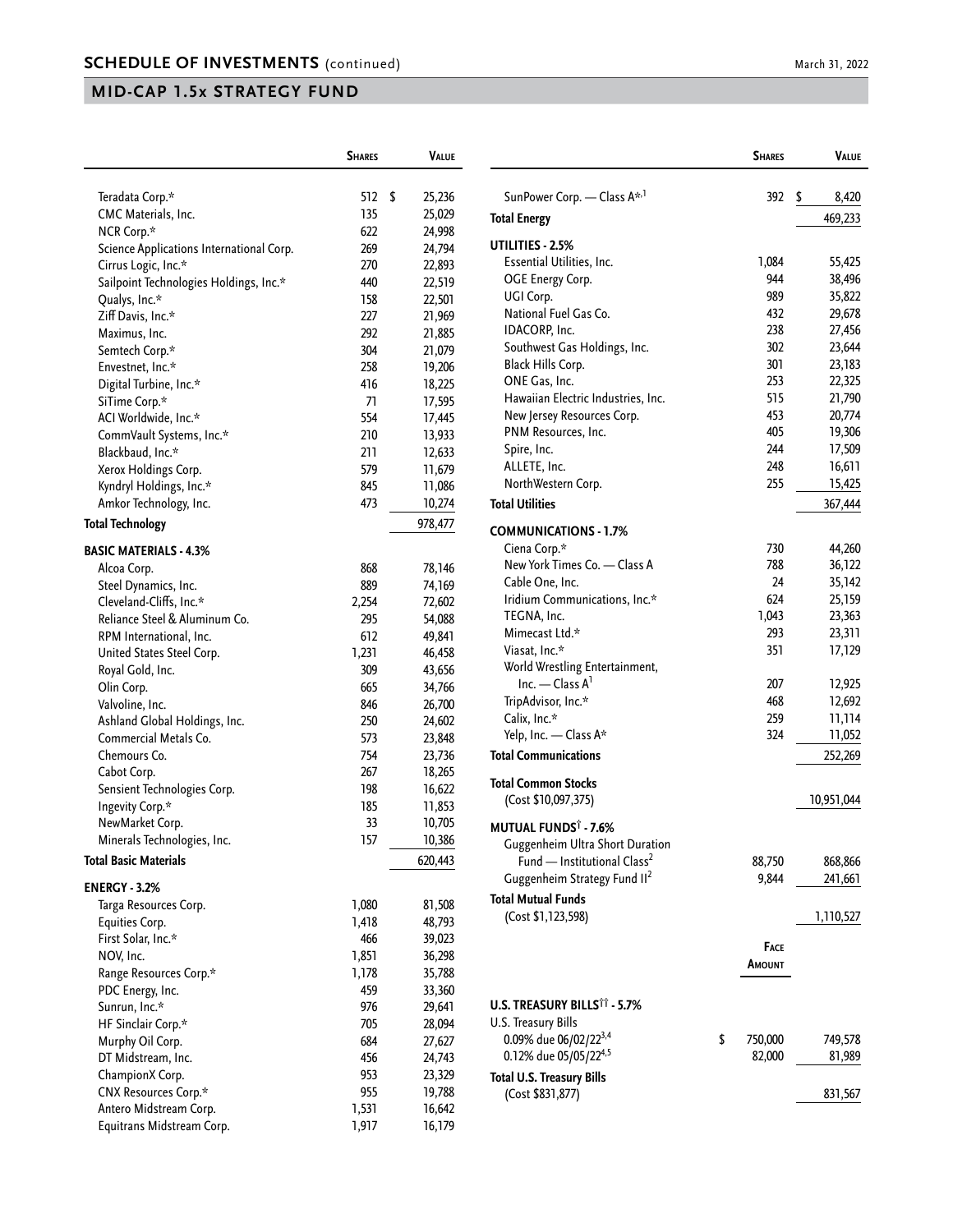|                                              | <b>FACE</b><br>Amount | <b>VALUE</b> |                                                     | <b>SHARES</b> | <b>VALUE</b> |
|----------------------------------------------|-----------------------|--------------|-----------------------------------------------------|---------------|--------------|
| REPURCHASE AGREEMENTS <sup>11,6</sup> - 1.7% |                       |              | SECURITIES LENDING COLLATERAL <sup>1,7</sup> - 0.5% |               |              |
| J.P. Morgan Securities LLC                   |                       |              | Money Market Fund                                   |               |              |
| issued 03/31/22 at 0.28%                     |                       |              | <b>First American Government</b>                    |               |              |
| due 04/01/22 <sup>3</sup>                    | \$<br>$163,168$ \$    | 163,168      | Obligations Fund - Class Z, 0.15% <sup>8</sup>      | 71.069        | 71,069       |
| BofA Securities, Inc.                        |                       |              | <b>Total Securities Lending Collateral</b>          |               |              |
| issued 03/31/22 at 0.25%                     |                       |              | (Cost \$71,069)                                     |               | 71,069       |
| due 04/01/22 <sup>3</sup>                    | 62,845                | 62,845       |                                                     |               |              |
| Barclays Capital, Inc.                       |                       |              | Total Investments - 90.6%                           |               |              |
| issued 03/31/22 at 0.24%                     |                       |              | (Cost \$12,366,272)                                 |               | \$13,206,560 |
| due 04/01/22 <sup>3</sup>                    | 16,340                | 16,340       | Other Assets & Liabilities, net - 9.4%              |               | 1,367,558    |
| <b>Total Repurchase Agreements</b>           |                       |              | Total Net Assets - 100.0%                           |               | \$14,574,118 |
| (Cost \$242,353)                             |                       | 242,353      |                                                     |               |              |

#### **Futures Contracts**

| <b>Description</b>                                                                                    | Number of<br>Contracts | Expiration<br>Date | Notional<br>Amount | Value and<br>Unrealized<br>Appreciation** |
|-------------------------------------------------------------------------------------------------------|------------------------|--------------------|--------------------|-------------------------------------------|
| <b>Equity Futures Contracts Purchased</b> <sup>†</sup><br>S&P MidCap 400 Index Mini Futures Contracts |                        | <b>Iun 2022</b>    | 1.612.620          | 59.511                                    |

#### **Total Return Swap Agreements**

| Counterparty                                   | <b>Index</b>            | Type | Financing<br>Rate                                                           | Payment<br>Frequency | <b>Maturity</b><br>Date | <b>Units</b> | <b>Notional</b><br>Amount | Value and<br><b>Unrealized</b><br>Appreciation<br>(Depreciation) |
|------------------------------------------------|-------------------------|------|-----------------------------------------------------------------------------|----------------------|-------------------------|--------------|---------------------------|------------------------------------------------------------------|
| OTC Equity Index Swap Agreements <sup>11</sup> |                         |      |                                                                             |                      |                         |              |                           |                                                                  |
| Barclays Bank plc                              | S&P MidCap<br>400 Index | Pay  | $0.62\%$ (U.S.<br>Secured<br>Overnight<br><b>Financing Rate</b><br>$+0.35%$ | At Maturity          | 04/13/22                | 2,658        | \$7,160,183               | 90,528<br>\$                                                     |
| <b>BNP Paribas</b>                             | S&P MidCap<br>400 Index | Pay  | 0.78% (Federal<br><b>Funds Rate</b>                                         |                      |                         |              |                           |                                                                  |
| Goldman Sachs<br>International                 | S&P MidCap<br>400 Index | Pay  | $+0.45%$<br>0.73% (Federal<br><b>Funds Rate</b>                             | At Maturity          | 04/14/22                | 263          | 709,724                   | 32,705                                                           |
|                                                |                         |      | $+0.40%$                                                                    | At Maturity          | 04/14/22                | 547          | 1,474,036                 | (9,204)                                                          |
|                                                |                         |      |                                                                             |                      |                         |              | \$9,343,943               | 114,029                                                          |